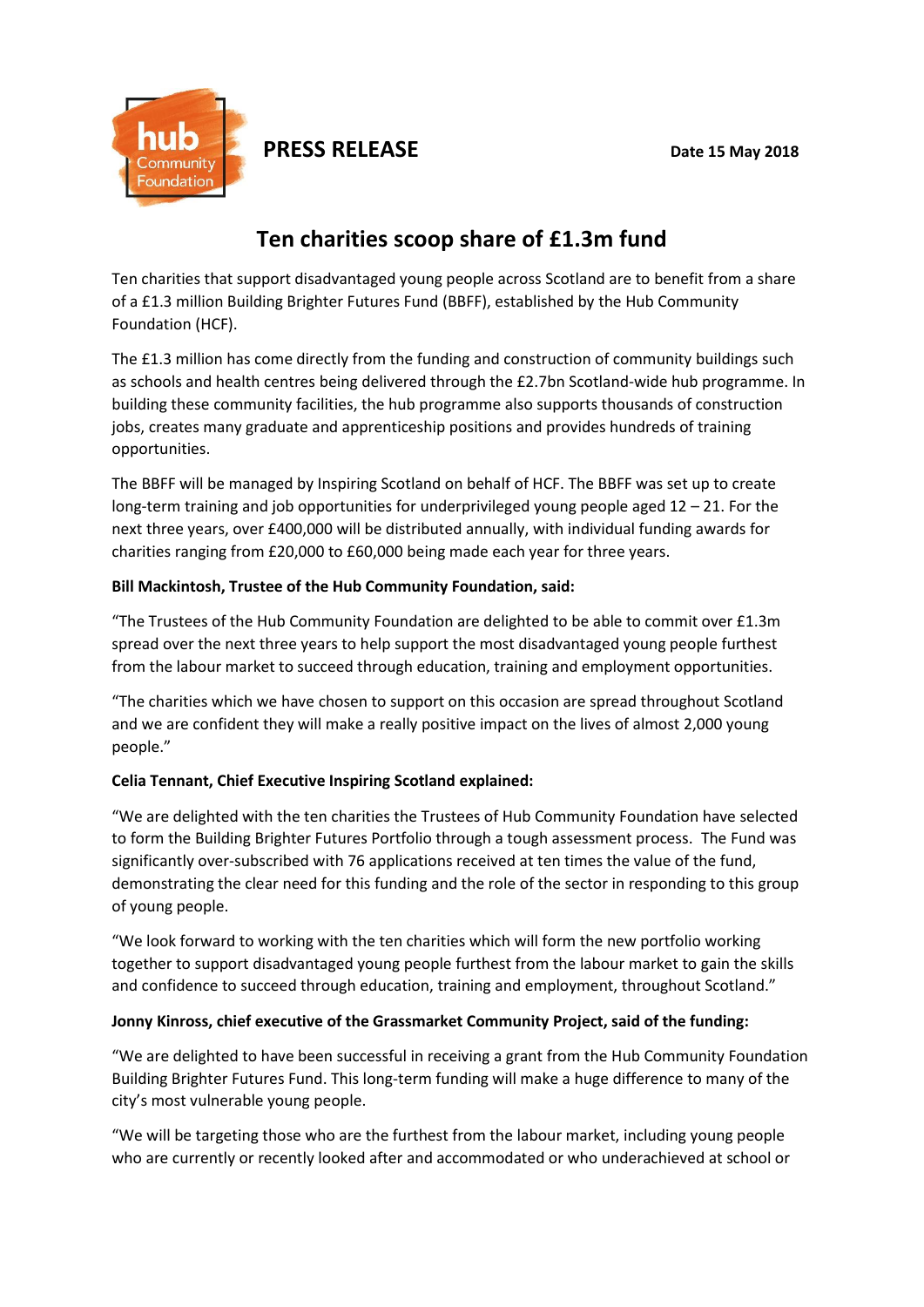who have fewer opportunities and lack the confidence and self-belief to tap into mainstream opportunities or employability programmes."

## **ENDS**

## **About Hub Community Foundation**

HCF was established to fund charitable activities which were considered complementary to the Scotland-wide hub programme which delivers community infrastructure, for the benefit of all of Scotland's communities.

There are five regional hub territories which collectively cover the whole of Scotland and each territory is operated by a regional HubCo. In each HubCo there is a Private Sector Development Partner (PDSP) who each hold a 60% equity share and each PSDP is a Member of HCF.

Scottish Futures Trust (SFT) has an overarching responsibility for the co-ordination of the hub programme across Scotland. SFT is also a Member of HCF.

#### **Supported Charities**

The ten charities are as follows:

| <b>Name of successful</b>      | Summary of organisation and funding                                                                                                                                                                                                                                                                                                                                                                                                                                                                                                                                                                                                                                                                                                                                                                                                        | <b>Location</b> |
|--------------------------------|--------------------------------------------------------------------------------------------------------------------------------------------------------------------------------------------------------------------------------------------------------------------------------------------------------------------------------------------------------------------------------------------------------------------------------------------------------------------------------------------------------------------------------------------------------------------------------------------------------------------------------------------------------------------------------------------------------------------------------------------------------------------------------------------------------------------------------------------|-----------------|
| Organisation                   |                                                                                                                                                                                                                                                                                                                                                                                                                                                                                                                                                                                                                                                                                                                                                                                                                                            |                 |
| Aberdeen Foyer                 | Established in 1995, Aberdeen Foyer is now a thriving social enterprise<br>offering a range of services including; supported accommodation to<br>former homeless young people, training, mentoring, counselling,<br>employment support and health improvement initiatives. Funding will<br>support a programme called Discovering Talent and will provide<br>bespoke training opportunities which will increase self-awareness,<br>provide qualifications and open pathways to careers of choice and a<br>spread of positive destinations for young people in Aberdeen.                                                                                                                                                                                                                                                                    | Aberdeen        |
| <b>Callander Youth Project</b> | CYPT was established in 1997 and became a charity in 2002. CYPT seeks                                                                                                                                                                                                                                                                                                                                                                                                                                                                                                                                                                                                                                                                                                                                                                      | Stirlingshire   |
| <b>Trust</b>                   | to maximise YP potential through access to the best possible recreation<br>and educational facilities, support and resources. CYPT transformed the<br>Bridgend House Hotel in 2013 and now operates the 5-star Callander<br>Hostel from it. Funding will support the delivery, activities and<br>equipment to implement a Steps to Work programme for those furthest<br>removed from the labour market. Funding will support the delivery,<br>activities and equipment to implement a Steps to Work programme for<br>those furthest removed from the labour market. CYPT will support YP to<br>overcome their barriers and progress along the employment pipeline,<br>offering follow-up, after care support to both businesses and young<br>people in order to help manage expectations and the transition into full-<br>time employment. |                 |
| <b>CEIS Ayrshire</b>           | CEIS exist for the relief of poverty through alleviation of unemployment<br>and to provide training opportunities which will assist people in finding<br>work. Funding will support the Young Persons Bridging Project - to build<br>the attainment, ambition and aspirations of disadvantaged YP in<br>Dumfries and Galloway. The project will address key aspects of entering<br>and sustaining employment, supporting YP in social and personal<br>development and facilitate access to work placements. This will be<br>combined with further relevant training and securing new qualifications.<br>YP will be referred from local schools, community networks, third sector<br>partners and self-referral.                                                                                                                            | Ayrshire        |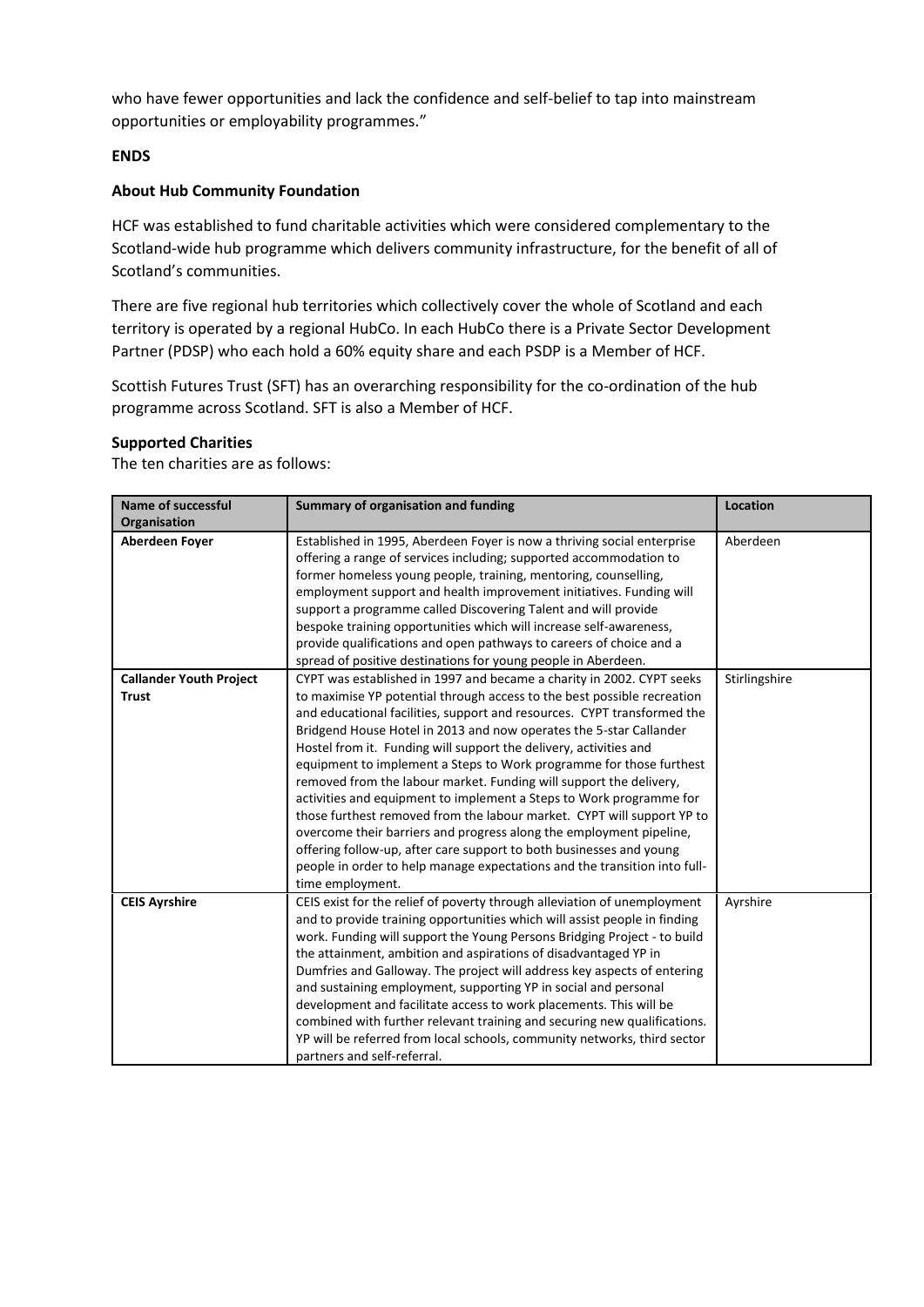| <b>FARE (Family Action in</b><br><b>Rogerfield and</b><br>Easterhouse) | FARE was established in Easterhouse in 1989 and has a proven track<br>record of working within the community to improve lives of children and<br>families living in disadvantaged backgrounds. They run a variety of<br>projects in schools, youth centres and residential settings engaging with<br>people in the community via street work, working in schools, home<br>visits and through outdoor and building based activities. Funding will<br>support the extension of the Connect 2 Programme into schools offering<br>6-10 week blocks. Young people will participate in SCQF level 5/6<br>qualifications, and take part in leadership, communication, CV writing,<br>interview techniques and time management workshops.                                                                                                                           | Glasgow             |
|------------------------------------------------------------------------|-------------------------------------------------------------------------------------------------------------------------------------------------------------------------------------------------------------------------------------------------------------------------------------------------------------------------------------------------------------------------------------------------------------------------------------------------------------------------------------------------------------------------------------------------------------------------------------------------------------------------------------------------------------------------------------------------------------------------------------------------------------------------------------------------------------------------------------------------------------|---------------------|
| <b>Grassmarket Community</b><br>Project (GCP)                          | Grassmarket Community Project (GCP) was founded in 1982 and has<br>been developed in partnership by Greyfriars Kirk and The Grassmarket                                                                                                                                                                                                                                                                                                                                                                                                                                                                                                                                                                                                                                                                                                                     | Edinburgh           |
|                                                                        | Mission. GCP supports many of Edinburgh's most vulnerable, isolated<br>and marginalised young people, including leaving care, young people in<br>the criminal justice system, young people dealing with homelessness,<br>mental health issue, substance abuse, long term physical illness and<br>neurological or physical disorders. Funding will support a Pre-<br>Apprenticeship Pathway programme providing holistic support in<br>addition to employment training which will be provided through GCP's<br>social enterprises - the young people will be amongst those with the                                                                                                                                                                                                                                                                          |                     |
| <b>Inspired Community</b>                                              | most significant barriers to employment in Edinburgh.<br>Inspired Community Enterprise Trust LTD (ICET) was set up in November                                                                                                                                                                                                                                                                                                                                                                                                                                                                                                                                                                                                                                                                                                                              | Dumfries & Galloway |
| <b>Enterprise Trust</b>                                                | 2011 with the aim of providing a range of opportunities for young<br>people with additional support needs in Dumfries and Galloway. The<br>aims of ICET are delivered through The Usual Place - a social enterprise<br>community café which opened in July 2015. The Usual Place is an<br>innovative training project for young people aged between 16 to 26 who<br>require additional support to reach their full potential. Funding will<br>support The Equal Choices Programme to support young people aged 14<br>- 21 with learning disabilities, autistic spectrum disorder and/or<br>additional support needs to improve their confidence, gain transferable<br>skills in a real work environment and move into paid employment within<br>mainstream workplaces. Accreditation is a significant element of the<br>support towards a positive outcome. |                     |
| <b>Kirkcaldy YMCA</b>                                                  | Founded in 1844, YMCA is a global network that aims to 'bring social                                                                                                                                                                                                                                                                                                                                                                                                                                                                                                                                                                                                                                                                                                                                                                                        | Kirkcaldy           |
|                                                                        | justice and peace to communities by empowering young people to be<br>agents of change'. YMCA Scotland is the national voice of 30 local<br>YMCAs working with over 10,000 individuals per week. Each local YMCA<br>is autonomously governed. Kirkcaldy YMCA was established in<br>1886. Funding will support the In-Sync programme which is run in<br>partnership with Viewforth High School. The programme enables<br>dedicated youth workers to build mentoring relationships with pupils<br>who are experiencing challenges which negatively affect their potential<br>to succeed.                                                                                                                                                                                                                                                                       |                     |
| Move On                                                                | Move On was established in 1997 and now operates from bases in<br>Edinburgh and Glasgow, working with vulnerable young people and<br>those affected by homelessness. They offer a range of services including<br>employability focused programmes, mentoring, money and debt advice,<br>literacy and numeracy courses as well as providing SQA awards in<br>Employability, Core Skills, Personal Development and Work Readiness<br>advice. Funding will support Move On Wood Recycling which is a new<br>social enterprise which will also provide young people with the<br>opportunity to take part in an employability programme over an 8-week<br>period (3 days per week) or less formally at a pace appropriate to the<br>needs of each young person where a more flexible approach is needed.                                                         | Edinburgh           |
| <b>PEEK - Possibilities for Each</b>                                   | Based in North East Glasgow, PEEK work with vulnerable young people                                                                                                                                                                                                                                                                                                                                                                                                                                                                                                                                                                                                                                                                                                                                                                                         | North East Glasgow  |
| and Every Kid                                                          | to improve their life chances by unlocking their potential whilst<br>journeying alongside them as the PLAY, CREATE and THRIVE. Funding<br>will support PEEK THRIVE which improves learning and employability,<br>raises attainment, ambition and aspirations through providing skills<br>development and pathways to positive destinations. YP will take part in<br>12-week blocks based around Emerging Leaders, Young Activists and<br>Young Volunteers. Employability support is included in the Young<br>Volunteers project.                                                                                                                                                                                                                                                                                                                            |                     |